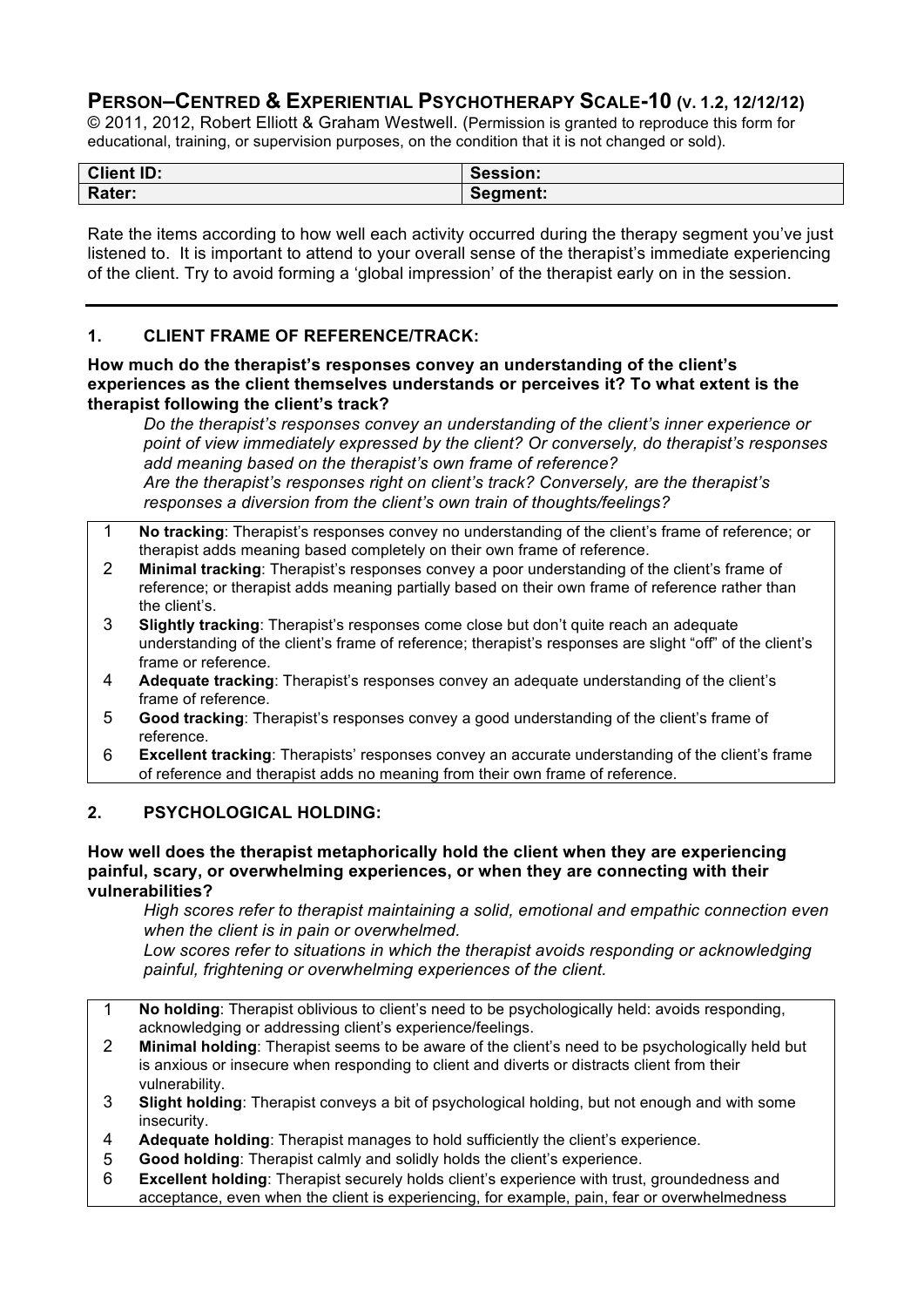### **3. EXPERIENTIAL SPECIFICITY:**

### **How much does the therapist appropriately and skilfully work to help the client focus on, elaborate or differentiate specific, idiosyncratic or personal experiences or memories, as opposed to abstractions or generalities?**

*E.g., By reflecting specific client experiences using crisp, precise, differentiated and appropriately empathic reflections; or.asking for examples or to specify feelings, meanings, memories or other personal experiences.*

1 **No specificity**: therapist consistently responds in a highly abstract, vague or intellectual manner.

- 2 **Minimal specificity**: therapist seems to have a concept of specificity but doesn't implement adequately, consistently or well; therapist is either somewhat vague or abstract or generally fails to encourage experiential specificity where appropriate.
- 3 **Slight specificity**: therapist is often or repeatedly vague or abstract; therapist only slightly or occasionally encourages experiential specificity; sometimes responds in a way that points to experiential specificity, at times they fail to do so, or do so in an awkward manner.
- 4 **Adequate specificity**: where appropriate, therapist generally encourages client experiential specificity, with only minor, temporary lapses or slight awkwardness.
- 5 **Good specificity**: therapist does enough of this and does it skilfully, where appropriate trying to help the client to elaborate and specify particular experiences.
- 6 **Excellent specificity**: therapist does this consistently, skilfully, and even creatively, where appropriate, offering the client crisp, precise reflections or questions.

### **4. ACCEPTING PRESENCE***:*

### **How well does the therapist's attitude convey an unconditional acceptance of whatever the client brings?**

*Does the therapist's responses convey a grounded, centred, and acceptant presence?*

- 1 **Explicit nonacceptance**: Therapist explicitly communicates disapproval or criticism of client's experience/ meaning/feelings.
- 2 **Implicit nonacceptance**: Therapist implicitly or indirectly communicates disapproval or criticism of client experience/meaning/feelings.
- 3 **Incongruent/inconsistent nonacceptance**: Therapist conveys anxiety, worry or defensiveness instead of acceptance; or therapist is not consistent in the communication of acceptance.
- 4 **Adequate acceptance**: Therapist demonstrates calm and groundedness, with at least some degree of acceptance of the client's experience.
- 5 **Good acceptance**: Therapist conveys clear, grounded acceptance of the client's experience; therapist does not demonstrate any kind of judgment towards client's experience/behaviour
- 6 **Excellent acceptance**: Therapist skilfully conveys unconditional acceptance while being clearly grounded and centred in themselves, even in face of intense client vulnerability.

### **5. CONTENT DIRECTIVENESS:**

### **How much do the therapist's responses intend to direct the client's content?**

*Do the therapists' responses introduce explicit new content? e.g., do the therapist's responses convey explanation, interpretation, guidance, teaching, advice, reassurance or confrontation?*

- 1 **"Expert" directiveness**: Therapist overtly and consistently assumes the role of expert in directing the content of the session
- 2 **Overt directiveness**: Therapist's responses direct client overtly towards a new content.
- 3 **Slight directiveness**: Therapist's responses direct client clearly but tentatively towards a new content.
- 4 **Adequate nondirectiveness**: Therapist is generally nondirective of content, with only minor, temporary lapses or slight content direction.
- 5 **Good nondirectiveness**: Therapist consistently follows the client's lead when responding to content.
- 6 **Excellent nondirectiveness**: Therapist clearly and consistently follows the client's lead when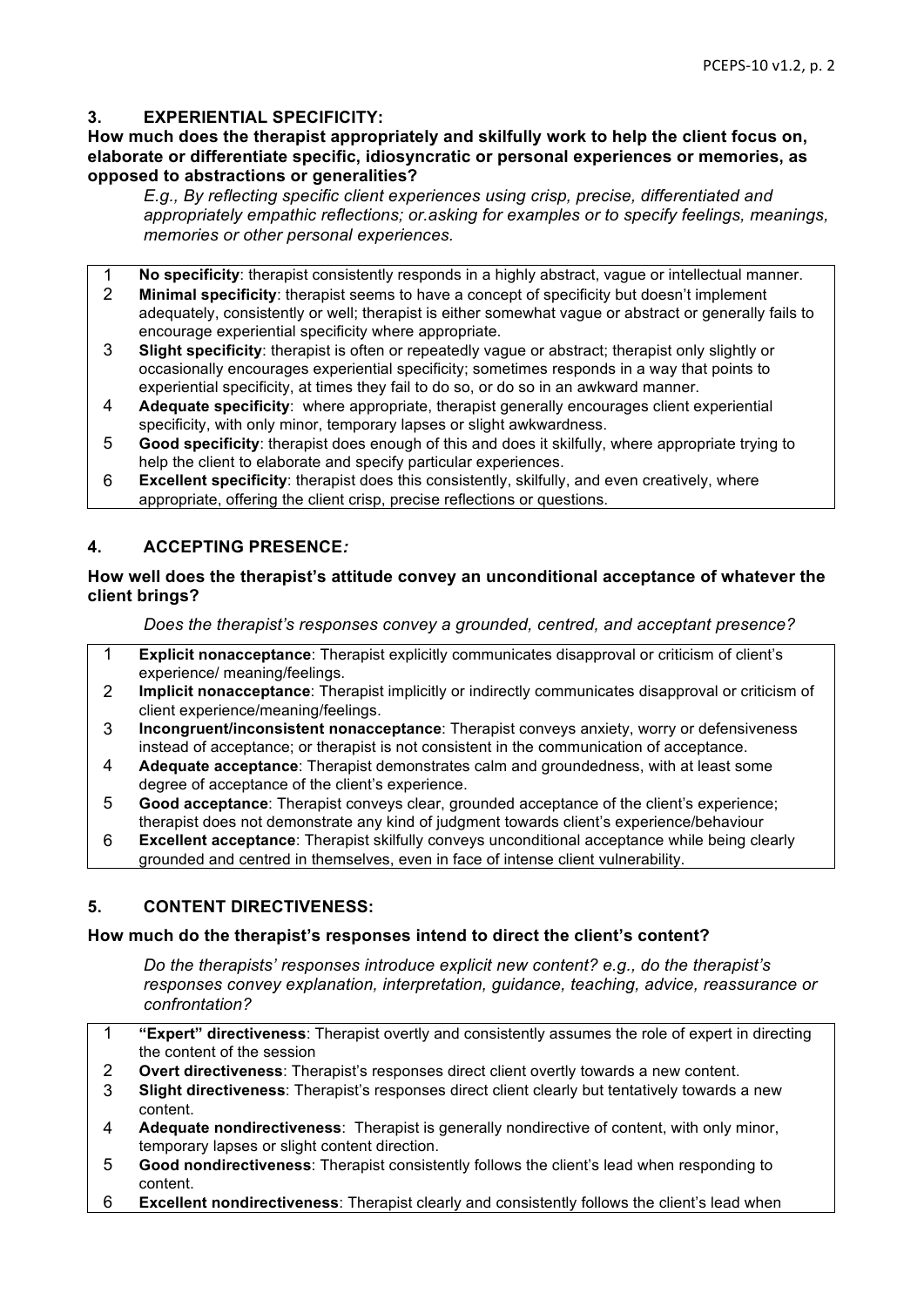responding to content in a natural, inviting and unforced manner, with a high level of skill.

### **6. EMOTION FOCUS:**

### **How much does the therapist actively work to help the client focus on and actively articulate their emotional experiences and meanings, both explicit and implicit?**

*E.g., By helping clients focus their attention inwards; by focusing the client's attention on bodily sensations; by reflecting toward emotionally poignant content, by inquiring about client feelings, helping client intensify, heighten or deepen their emotions, by helping clients find ways of describing emotions; or by making empathic conjectures about feelings that have not yet been expressed. Lower scores reflect ignoring implicit or explicit emotions; staying with non-emotional content; focusing on or reflecting generalized emotional states ("feeling bad") or minimizing emotional states (e.g., reflecting "angry" as "annoyed").*

- 1 **No emotion focus**: therapist consistently ignores emotions or responds instead in a highly intellectual manner while focusing entirely on non-emotional content. When the client expresses emotions, the therapist consistently deflects the client away from them.
- 2 **Minimal emotion focus**: therapist seems to have a concept of emotion focus but doesn't implement adequately, consistently or well; therapist may generally stay with non-emotional content; sometimes deflects client way from their emotion; reflects only general emotional states ("bad") or minimizes client emotion.
- 3 **Slight emotion focus**: therapist often or repeatedly ignores or deflects client away from emotion; therapist only slightly or occasionally helps client to focus on emotion; while they sometimes respond in a way that points to client emotions, at times they fail to do so, or do so in an awkward manner.
- 4 **Adequate emotion focus**: where appropriate, therapist generally encourages client focus on emotions (by either reflections or other responses), with only minor, temporary lapses or slight awkwardness.
- 5 **Good emotion focus**: therapist does enough of this and does it skilfully, where appropriate trying to help the client to evoke, deepen and express particular emotions.
- 6 **Excellent emotion focus**: therapist does this consistently, skilfully, and even creatively, where appropriate, offering the client powerful, evocative reflections or questions, while at the same time enabling the client to feel safe while doing so.

## **7. DOMINANT OR OVERPOWERING PRESENCE:**

### **To what extent does the therapist project a sense of dominance or authority in the session with the client?**

*Low scores refer to situations in which the therapist is taking charge of the process of the session; acts in a self-indulgent manner or takes over attention or focus for themselves; interrupting, talking over, silence or controlling the process; or acting in a definite, lecturing, or expert manner.*

*High scores refer to situations in which the therapist offers the client choice or autonomy in the session, allows the client space to develop their own experience, waits for the client finish their thoughts, is patient with the client, or encourages client empowerment in the session.*

- 1 **Overpowering presence**: Therapist overpowers the client by strongly dominating the interaction, controlling what the client talks about or does in the session; clearly making themselves the centre of attention; or being patronizing toward the client.
- 2 **Controlling presence**: Therapist clearly controls the client's process of the session, acting in an expert, or dominant manner.
- 3 **Subtle control**: Therapist subtly, implicitly or indirectly controls what and how the client is in the session.
- 4 **Noncontrolling presence**: Therapist generally respects client autonomy in the session; therapist does not try to control client's process.
- 5 **Respectful presence**: Therapist consistently respects client autonomy in the session.
- 6 **Empowering presence**: Therapist clearly and consistently promotes or validates the client's freedom or choice, allowing client space as they desire.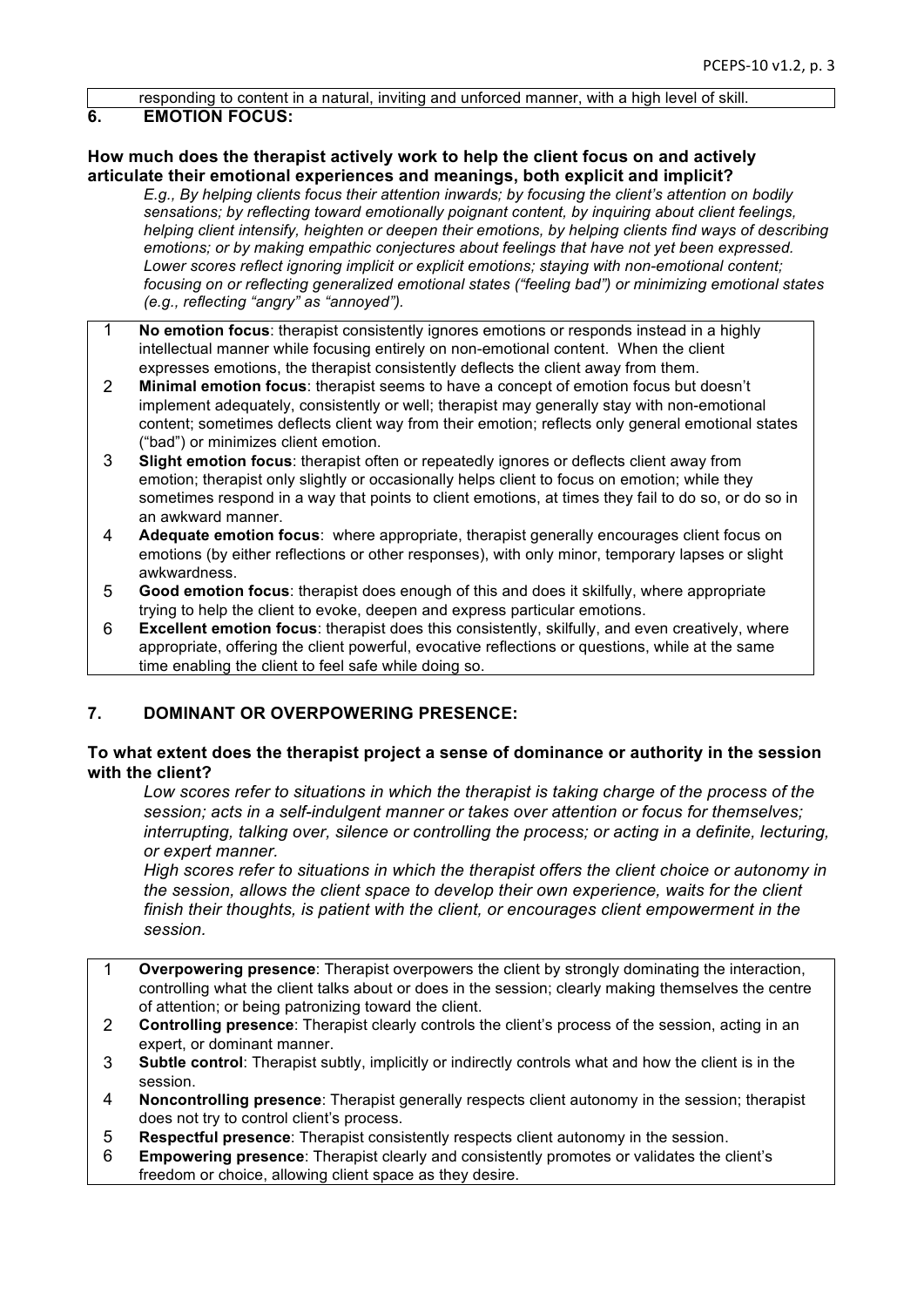### **8. CLARITY OF LANGUAGE:**

### **How well does the therapist use language that communicates simply and clearly to the client?**

*E.g., therapist's responses are not too wordy, rambling, unnecessarily long; therapist does not use language that is too academic or too abstract; therapist's responses do not get in the client's way.*

- 1 **No clarity**: Therapist's responses are long-winded, tangled, and *confusing*.
- 2 **Minimal clarity**: Therapist's responses are wordy, rambling or *unfocused*.
- 3 **Slight clarity**: Therapist's responses are *somewhat clear*, but a bit too abstract or long.
- 4 **Adequate clarity**: Therapist's responses are *clear but a bit too long*.
- 5 **Good clarity**: Therapist's responses are *clear and concise*.
- 6 **Excellent clarity**: Therapist's responses are very clear and concise, even *elegantly* capturing *subtle* client experiences in a few choice words.

### **9. CORE MEANING:**

#### **How well do the therapist's responses reflect the core, or essence, of what the client is communicating or experiencing in the moment?**

*Responses are not just a reflection of surface content but show an understanding of the client's central/core experience or meaning that is being communicated either implicitly or explicitly in the moment; responses do not take away from the core meaning of client's communication.*

- 1 **No core meaning**: Therapist's responses address **only** the cognitive content or stay **exclusively** in the superficial narrative.
- 2 **Minimal core meaning**: Therapist's responses address **mainly** the cognitive content or the superficial narrative but bring occasional **glimpses** into the underlying core feeling/ experience/ meaning.
- 3 **Slight core meaning**: Therapist's responses **partially but incompletely** address the core meaning/feeling/ experience that underlies the client's expressed content.
- 4 **Adequate core meaning**: Therapist's responses were **close** to the **core** meaning/feeling/ experience that underlies the client's expressed content, but do not quite reach it.
- 5 **Good core meaning**: Therapists' responses accurately address the **core** meaning/feeling/ experience that underlies the client's expressed content.
- 6 **Excellent core meaning**: Therapists' responses address with a high degree of accuracy the **core** meaning/feeling/ experience that underlies the client's expressed content.